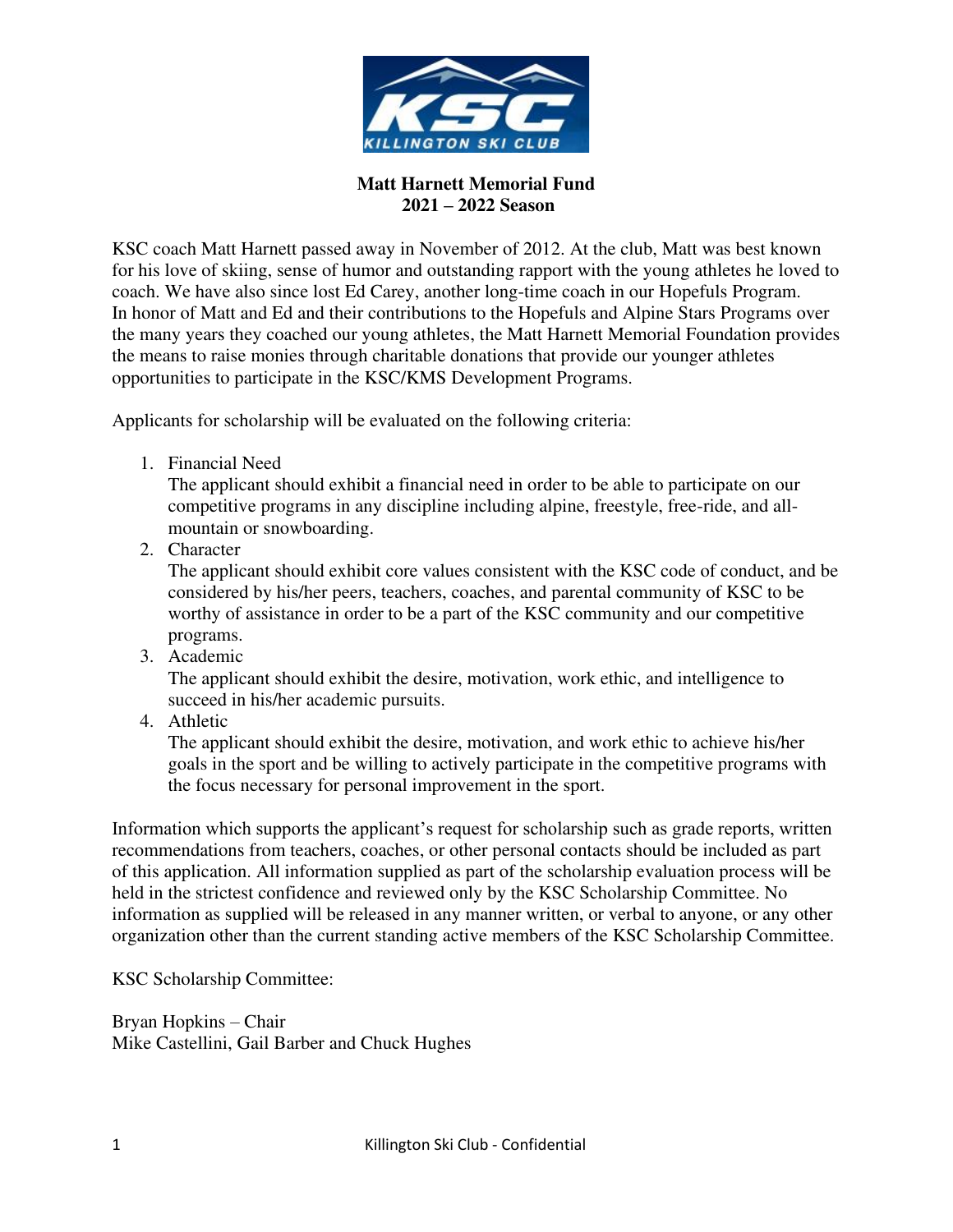

## **KSC/KMS Development Programs – Matt Harnett Memorial Fund Scholarship Application**

|                                        | Applicant's Name: _____________________DOB: _________________________AGE: __________________________ |  |
|----------------------------------------|------------------------------------------------------------------------------------------------------|--|
|                                        | Applicant Address: (all correspondence will be mailed to this address)                               |  |
|                                        |                                                                                                      |  |
|                                        |                                                                                                      |  |
| $\frac{\ }{\ }$ yes $\frac{\ }{\ }$ no | Was applicant a participant in KSC/KMS Development Programs the previous season?                     |  |
|                                        | What KSC/KMS Program is applicant participating in, or would like to participate in?                 |  |
|                                        |                                                                                                      |  |
|                                        |                                                                                                      |  |
|                                        |                                                                                                      |  |
|                                        |                                                                                                      |  |
|                                        |                                                                                                      |  |
|                                        |                                                                                                      |  |
|                                        |                                                                                                      |  |
|                                        |                                                                                                      |  |
|                                        | Please list other children dependent on parents for support:                                         |  |
|                                        |                                                                                                      |  |
|                                        |                                                                                                      |  |
|                                        |                                                                                                      |  |
|                                        |                                                                                                      |  |

**How many of the children above will be attending tuition-charging institutions this season?**

**How many of the children above will be participating in KSC/KMS Development Programs this season?**